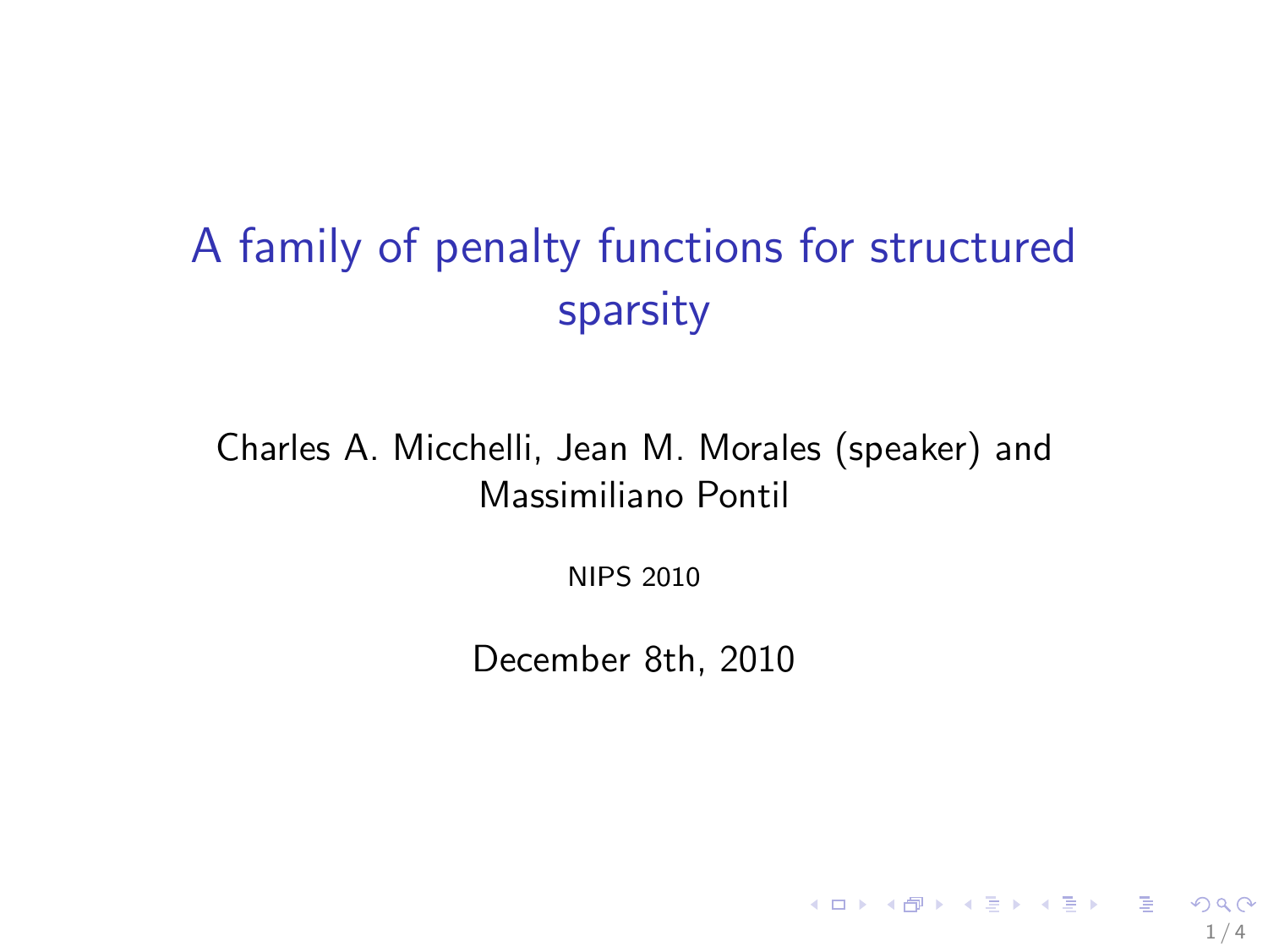## Sparsity with Lasso and variational form

We consider a linear regression model under structured sparsity assumptions on  $\beta^*$ , the underlying vector. A popular estimate for the sparse case is

$$
\hat{\beta}^{\text{LASSO}} = \underset{\beta}{\text{argmin}} \left\{ \|y - X\beta\|_2^2 + \|\beta\|_1 \right\}.
$$

Equivalently, the  $\ell_1$  norm is the solution of a **convex** problem:

$$
\|\beta\|_1 = \inf_{\lambda>0} \frac{1}{2} \sum_{i=1}^n \left(\frac{\beta_i^2}{\lambda_i} + \lambda_i\right),
$$

 $2/4$ 

K ロ ▶ K @ ▶ K 할 ▶ K 할 ▶ ( 할 ) 100 Q

where  $\lambda \in \mathbb{R}^n$  is a vector of **auxiliary** variables.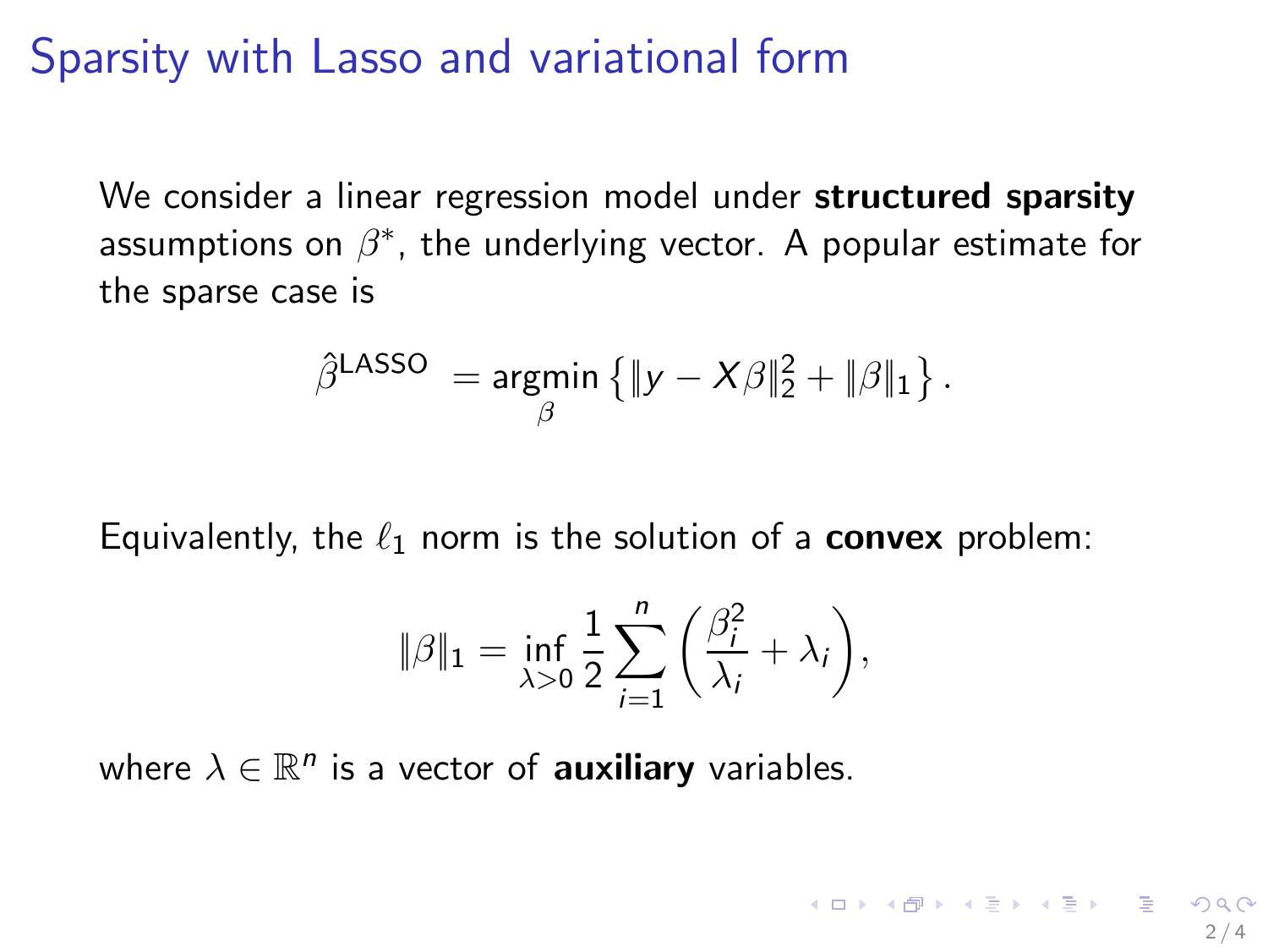## Constrained variational form

We introduce the <mark>additional constraint</mark>  $\lambda \in \Lambda \subseteq \mathbb{R}^n_{++}$ :

$$
\Omega(\beta|\Lambda) = \inf_{\lambda \in \Lambda} \frac{1}{2} \sum_{i=1}^{n} \left( \frac{\beta_i^2}{\lambda_i} + \lambda_i \right).
$$

The set  $\Lambda$  provides a structure in the sense that the function is minimum for  $|\beta|$  in the set:

$$
\Omega(\beta|\Lambda) = \|\beta\|_1 \Leftrightarrow |\beta| \in \Lambda.
$$

If the set  $\Lambda$  is convex, so is function  $\Omega$ , and we have a **convex** optimization problem.